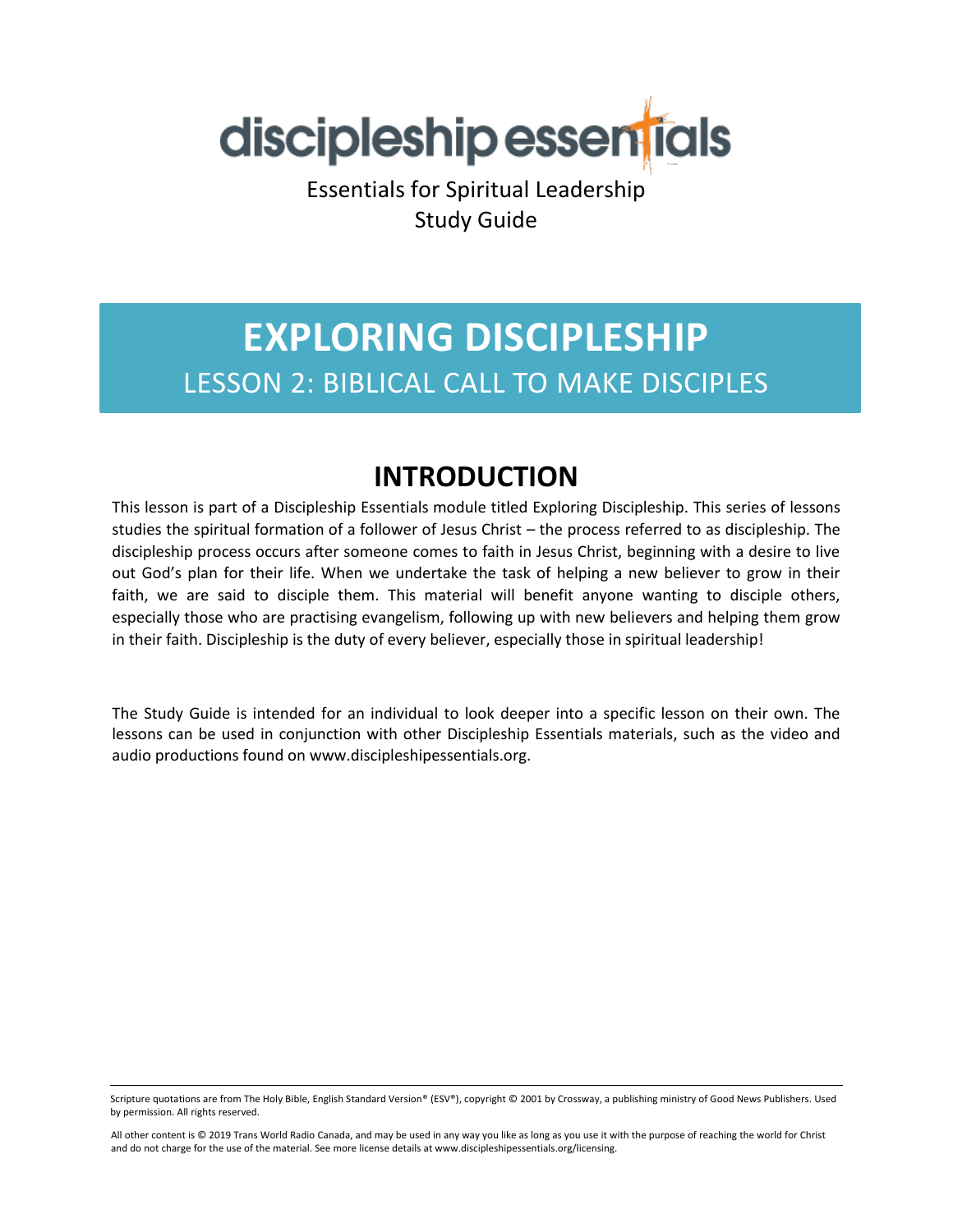# **EXPLORING DISCIPLESHIP** LESSON 2: BIBLICAL CALL TO MAKE DISCIPLES

#### **WHAT IS IT ABOUT?**

Discipleship isn't something that people have made up over years of Christian history – it is a very biblical. This lesson looks at what the Bible teachers us about our responsibility to disciple others, and why it should be a high priority for every Christian.

#### **JUST SO YOU KNOW…**

Sometimes Christians get very excited about making converts to Christianity and put a lot of effort into evangelism. While this is an excellent practice, the Bible does not actually instruct us to make converts! Does that surprise you? What the Bible is clear on is that we should be making disciples: committed followers of Jesus. The process of discipleship is far more involved than sharing the Gospel and inviting an individual to make a decision. It requires time, community, and a display of love. Without mature Christians to teach and mentor them, many new converts to Christianity don't follow through with their faith and can struggle for many years.

## **GETTING STARTED**

**1.**

How does being a part of a Christian community help us grow in our faith?

**2.**

What are some reasons a newly converted believer might abandon their faith? How can this be prevented?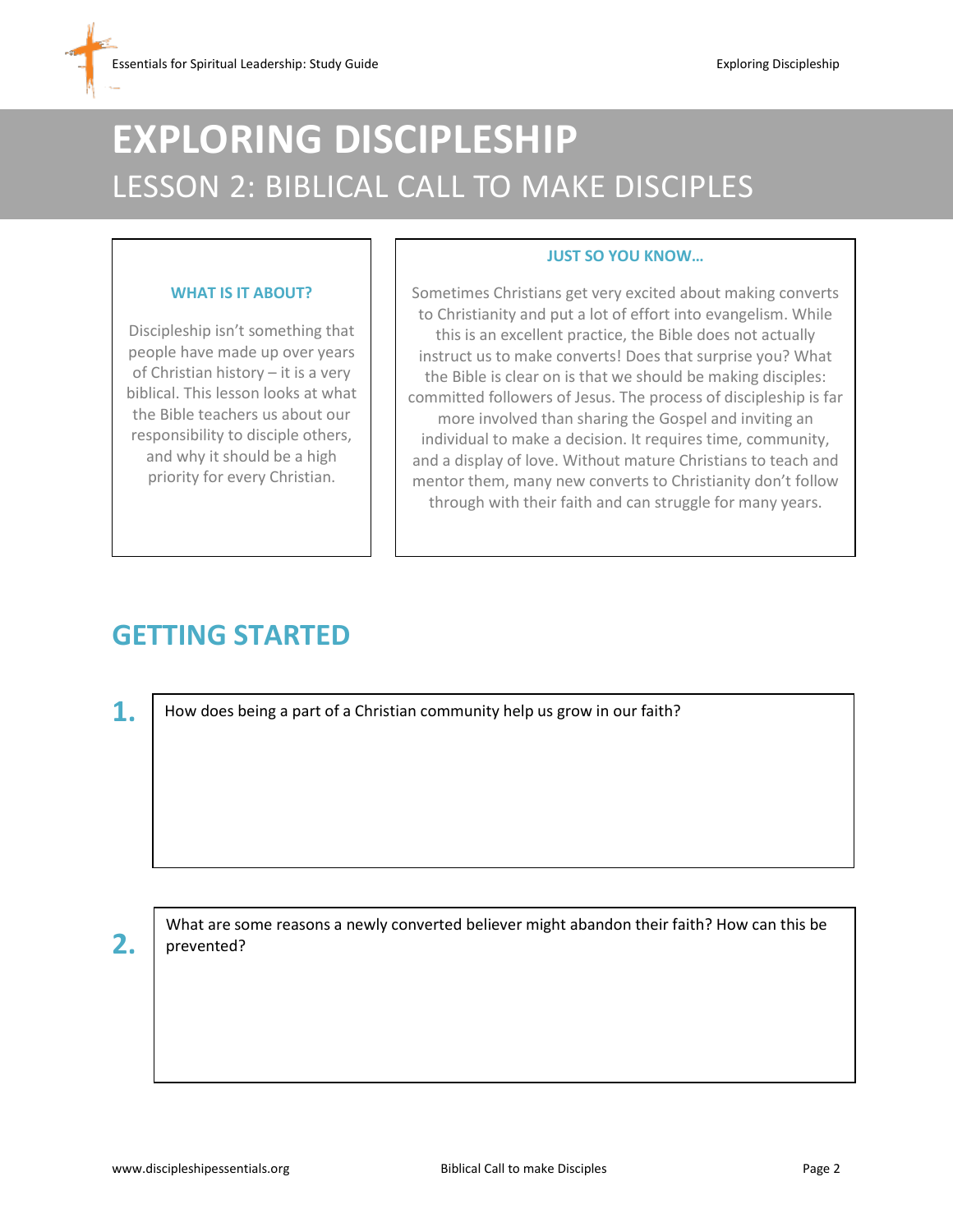## **STUDY**

- **DISCIPLES, NOT JUST CONVERTS:** Evangelism is the act of sharing the Gospel and preaching the good news to others so that they will repent and believe in Jesus for the forgiveness of their sins. The goal of evangelism is to have someone agree with the truth of the Bible and put their faith in Jesus. The goal of discipleship is to take that new believer and see them grow and mature until they are fruitful and able to produce new disciples.
	- $\triangleright$  Discipleship is a process that lasts a lifetime. By it we grow to be more like Christ and learn to follow Him.
	- $\triangleright$  A discipleship relationship usually lasts for a limited time. The relationship where one person is discipling a new believer may last for a number of months to a few years. Other discipleship relationships may occur at different stages of life and for different purposes.
	- $\triangleright$  What is the specific command given to us in the Bible? Read Matthew 28:12-20:

 **MAKE DISCIPLES OF ALL NATIONS:** The command given to us in the verses above is to make disciples and to teach them. This is the Biblical call to make disciples. New converts should be taught to believe in Jesus, and to also live in obedience to Him.

**PASS IT ON:** The good news of the Gospel isn't only forgiveness from sin and peace with God; it is also God's power changing our lives so we can be a part of His extraordinary plan! We must not keep this to ourselves but pass it on to others, and train them to disciple others also!

 $\triangleright$  Read the following verses and write down what you learn:

| 2 Timothy 2:2      |  |
|--------------------|--|
| 1 Corinthians 11:1 |  |
| John 13:15         |  |

**THE GOAL OF THE CHURCH:** The Christian life cannot be lived alone! The goal of the church is to present everyone mature in Christ – that is, to see that everyone knows God, puts their faith in Him and walks in obedience to Him.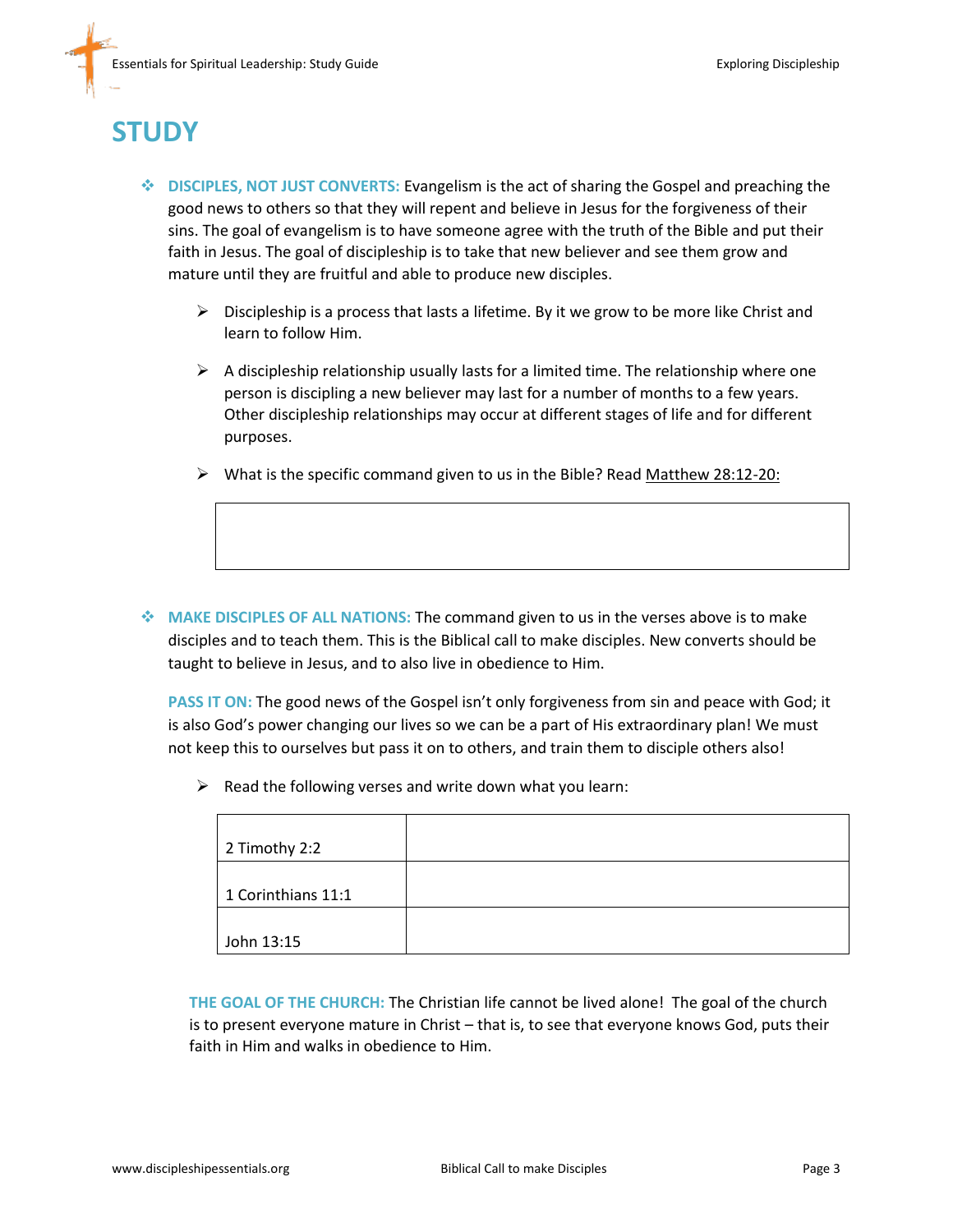- $\triangleright$  How would a group of people be better at helping a person mature in Christ than that person attempting to live for Christ all alone?
- $\triangleright$  What does the Bible say that a Church community exists for? What is the role of other Christians in the discipleship process? Read the following verses and write down what you learn.

| Colossians 1:28     |  |
|---------------------|--|
| Proverbs 27:17      |  |
| John 15:8           |  |
| 1 Thessalonians 2:8 |  |

- **OLDER TEACHING YOUNGER:** In many areas of life it is natural for older people to teach the younger. In discipleship, it might be that a younger person who is more mature in their faith teaches an older person who is a new believer. However, every Christian should be involved in discipling, training, and being an example to those who are newer in their faith.
	- $\triangleright$  What does the Bible tell us about our responsibility to teach those with younger faith?

| Titus 2:1-8       |  |
|-------------------|--|
| 1 Peter 5:1-5     |  |
| Ephesians 4:11-16 |  |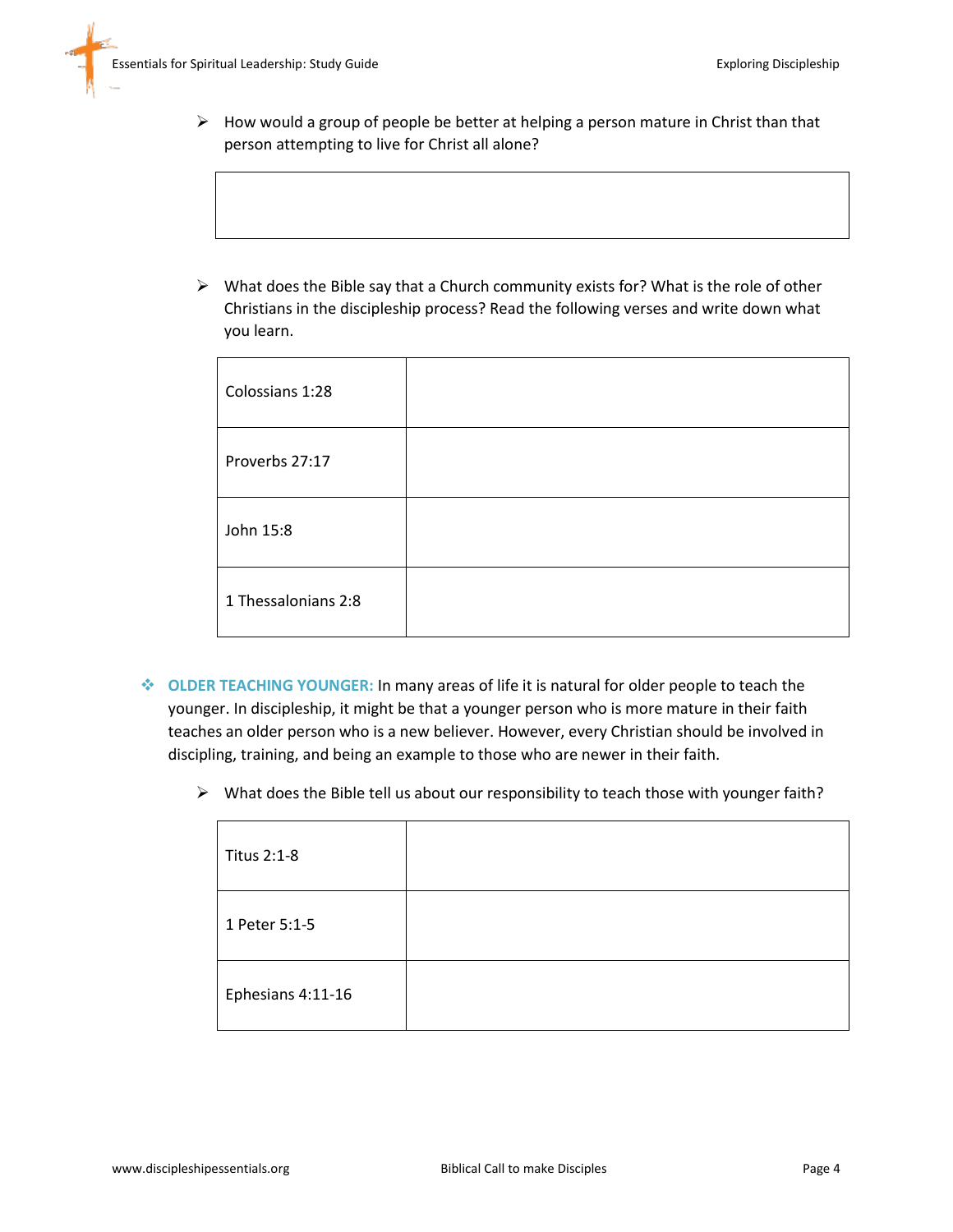- **BIBLICAL EXAMPLES OF DISCIPLESHIP:** There are many examples of discipleship throughout God's Word. These fall into several categories:
	- **Discipling our Children:** While the other relationships we are talking about in this lesson are usually adults discipling one another, we do have a biblical responsibility to disciple our children (our own children, the children in our family, and those of our church and community). This discipleship of children involves several actions:
		- o Training them to love and obey God (Proverbs 22:6, Ephesians 6:4).
		- o Teach them the laws and grace of God, and talk to them about God as part of life (Deuteronomy 11:18-21).
		- $\circ$  Encourage them in their faith to be an example to others (1 Timothy 4:12).
		- o Every Christian parent is responsible to disciple their own children. This is accomplished by being a godly example to them, by living a consistent life of faith, and by setting aside particular times for teaching and training.

How can you be involved in discipling of children, or encourage those who are?

- **Discipleship Relationships:** There are many examples of formal discipleship relationships in the Bible, also called mentor relationships. A few examples are listed below:
	- o Jethro mentored Moses, and Moses mentored Joshua.
	- o Eli taught Samuel, and Samuel taught both Saul and King David.
	- o Nathan taught King David, and David mentored his army commanders who united Israel and also King Solomon who was said to have great wisdom.
	- o Elijah discipled Elisha as a prophet, and Elisha taught King Jehoash.
	- o Mordecai cared for and discipled Esther in the ways of following God. Esther had influence over King Artaxerxes who liberated the people of God.
	- o Paul was a mentor to Timothy and discipled him. As they served together Timothy learned much, and then taught others in their faith.

Have you ever thought of these Biblical examples as discipleship relationships before? Choose one of the above examples and think about the lesson you can learn from that relationship.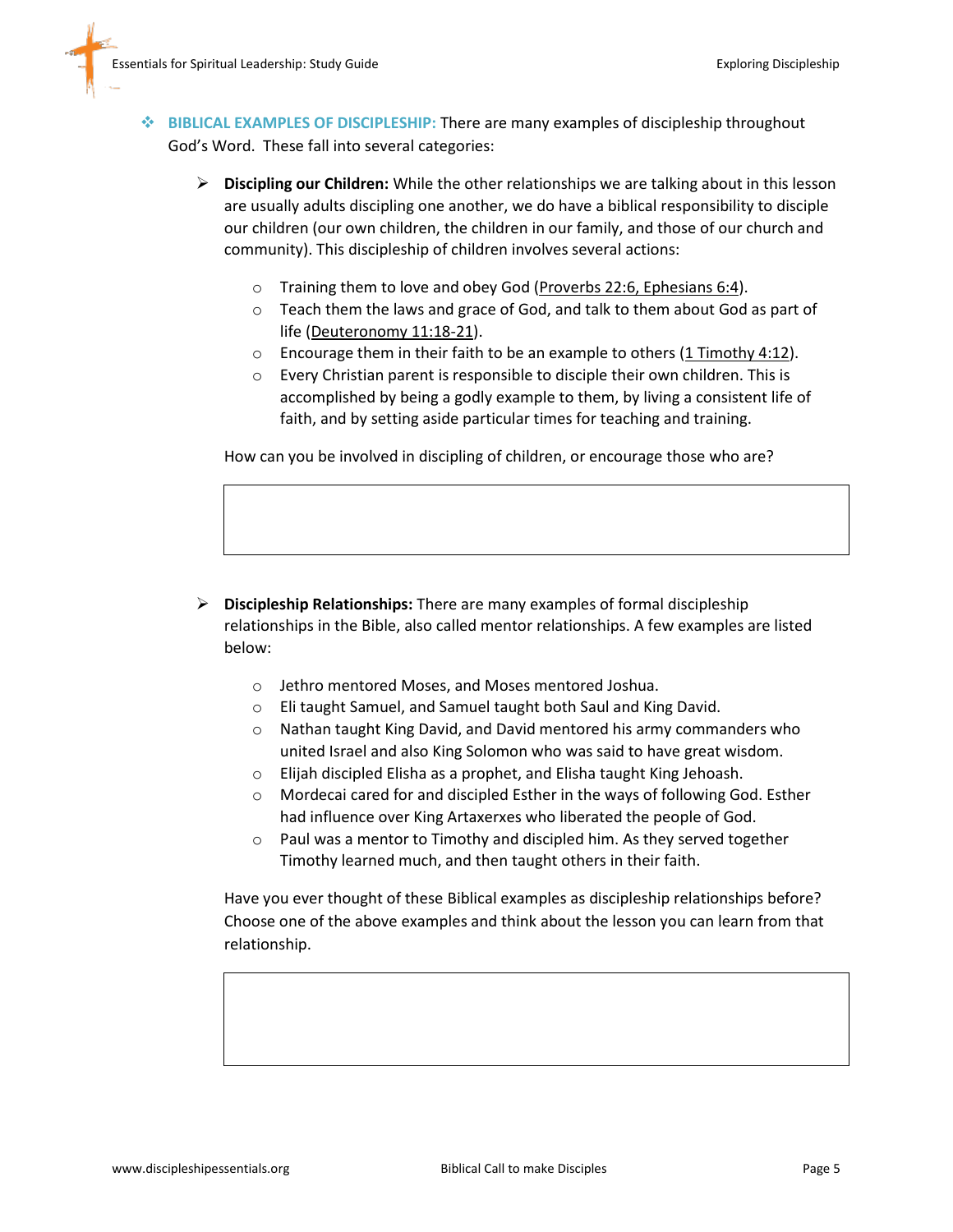- **Discipling Small Groups**: Sometimes as a spiritual leader, you may have opportunity to mentor a group of people. This small group setting can consist of Christians at different stages of faith; connecting with each other will help everyone mature in their Christian walk.
- $\triangleright$  Jesus discipled His Apostles, sometimes one on one, but usually in groups. This way they learned together from Jesus example as they followed Him in His work. Jesus sought out particular people to teach and train so that they could continue the work*.*

How could you contribute to or benefit from a discipleship small group?

- **Biblical Call:** In the Bible, everyone who received God's truth passed it on to others and set out to teach them God's ways. This is why the message has reached you! This should be a call to each one of us. We must examine our lives and make discipleship a new priority.
	- o We can disciple children and family members. Those we are close to must learn from our example.
	- o We can disciple newly converted Christians as we engage in evangelism.
	- o We can seek out those who are less mature in their faith and offer to meet with them regularly and disciple them.
	- o We can bring along younger believers as we engage in our Christian service.
	- o We must also be careful to live our lives in a manner worthy of the Gospel, as younger believers will look to us to see how to live.
	- $\circ$  It is a privilege to join with God in changing lives.

Keeping the above points in mind, how can you make discipleship a new priority for you?